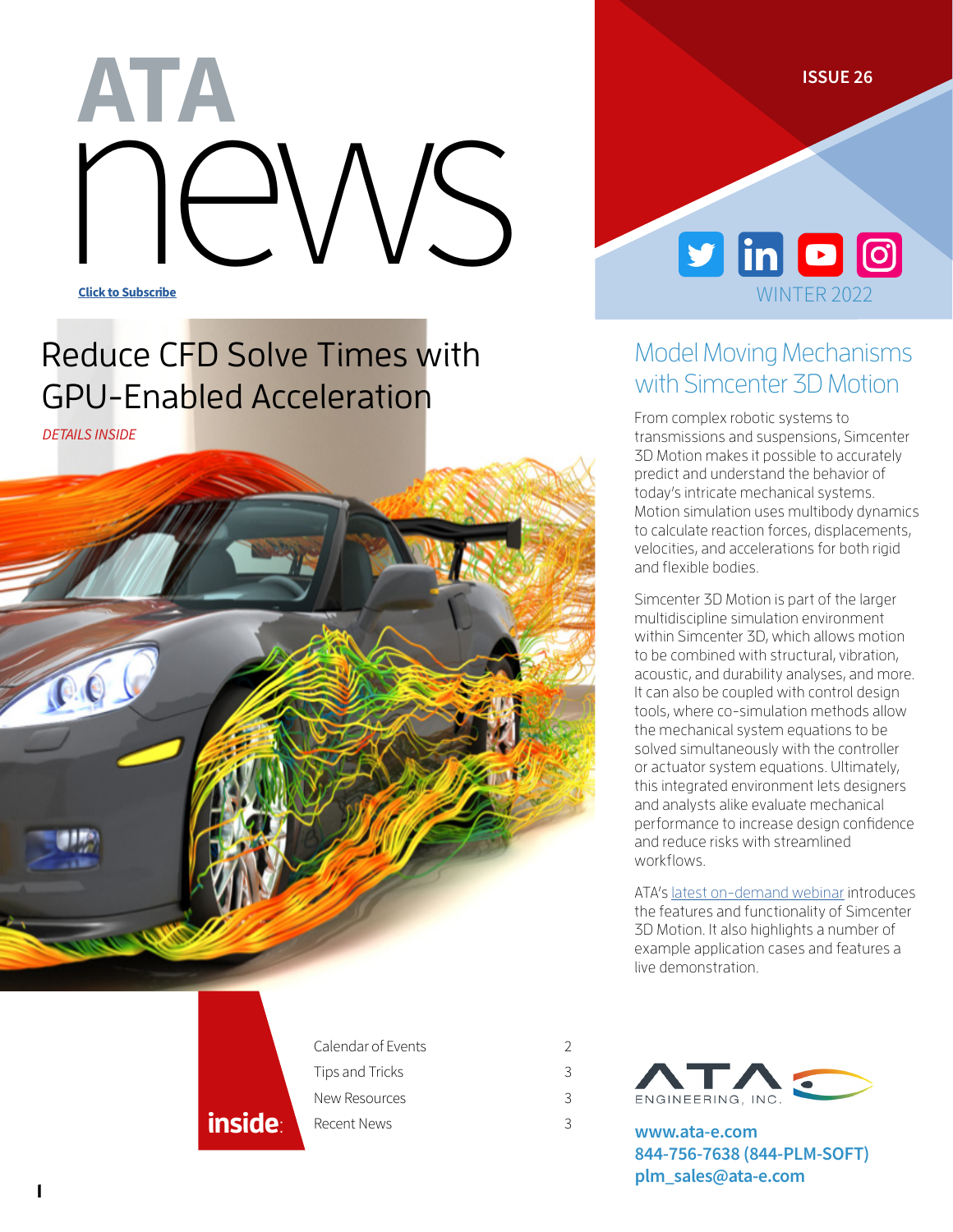### Reduce CFD Solve Times with GPU-Enabled Acceleration

With its first release in STAR-CCM+ 2022.1, graphics processing unit (GPU)-enabled acceleration leverages NVIDIA's CUDA platform and the AmgX solver to run simulations faster than ever and at a significantly lower per-simulation cost compared to CPUs. It supports both steady and unsteady constant-density flows using the segregated solver. GPU-based calculations are compatible with most turbulence models, including RANS, DDES, and Reynolds stress models. In addition, most standard reports, monitors, and field functions are supported.

Vehicle aerodynamics benchmarks carried out in collaboration with NVIDIA show that utilizing GPUs can significantly reduce hardware costs and power consumption. With identical turnaround times, GPU-enabled acceleration can reduce hardware costs to 40% and power consumption to 10% of the CPU equivalent. On the cloud, GPU-based computing equates to cost savings of even up to 70% compared to equivalent CPU-based simulations.

With this release, the door to a new era of CFD simulation speedup techniques has been opened. GPU-enabled acceleration will allow aerodynamics CFD engineers and others to massively improve their simulation throughput at equivalent hardware investments with an increased per-dollar performance of GPUs compared to CPUs.

[Learn more](https://blogs.sw.siemens.com/simcenter/gpu-acceleration-for-cfd-simulation/?stc=wwdi106780&pid=0013000000HYMqPAAX&spi=9915439) on the Simcenter Blog.

# Calendar of Events

### UPCOMING TRAINING CLASSES

ATA provides comprehensive training in the use of Femap, Simcenter 3D (formerly NX CAE), and Simcenter Nastran (formerly NX Nastran). Upcoming training classes are shown below. Please visit [our website](https://www.ata-e.com/software/siemens-plm-software/events-and-training/training-schedule/) to sign up for these classes or request a custom class.

In-person classes are expected to resume in June.

#### FEMAP

MAY 09

JUN 06

JUN 13

JUL 18





#### SIMCENTER NASTRAN WITH FEMAP

- [Introduction to Finite Element Analysis with Femap for Pre/Post](https://www.ata-e.com/events-and-training/introduction-to-finite-element-analysis-with-femap-for-pre-post-nas110-2/)
- [Multi-Step Nonlinear with Solutions 401 and 402 with Femap for Pre/Post](https://www.ata-e.com/events-and-training/multi-step-nonlinear-with-solutions-401-and-402-with-femap-for-pre-post-nas401-401-2/) маү<br>**16** 
	- [Introduction to Dynamic Analysis with Femap for Pre/Post](https://www.ata-e.com/events-and-training/introduction-to-dynamic-analysis-with-femap-for-pre-post-nas120/)
	- [Advanced Dynamic Analysis with Femap for Pre/Post](https://www.ata-e.com/events-and-training/advanced-dynamic-analysis-with-femap-for-pre-post-nas220-2/) 
		- [Multi-Step Nonlinear with Solutions 401 and 402 with Femap for Pre/Post](https://www.ata-e.com/events-and-training/multi-step-nonlinear-with-solutions-401-and-402-with-femap-for-pre-post-nas401-401-2-2/)

#### SIMCENTER NASTRAN WITH SIMCENTER 3D

- MAY 09
- [Introduction to Finite Element Analysis with Simcenter 3D for Pre/Post](https://www.ata-e.com/events-and-training/introduction-to-finite-element-analysis-with-simcenter-3d-for-pre-post-nas111-2/)



[Multi-Step Nonlinear with Solutions 401 and 402 with Simcenter 3D for Pre/Post](https://www.ata-e.com/events-and-training/multi-step-nonlinear-with-solutions-401-and-402-with-simcenter-3d-for-pre-post-nas401-402-2/) 



[Introduction to Dynamic Analysis with Simcenter 3D for Pre/Post](https://www.ata-e.com/events-and-training/introduction-to-dynamic-analysis-with-simcenter-3d-for-pre-post-nas121/)



- [Advanced Dynamic Analysis with Simcenter 3D for Pre/Post](https://www.ata-e.com/events-and-training/advanced-dynamic-analysis-with-simcenter-3d-for-pre-post-nas221-2/)
- JUL 18
	- [Multi-Step Nonlinear with Solutions 401 and 402 with Simcenter 3D for Pre/Post](https://www.ata-e.com/events-and-training/multi-step-nonlinear-with-solutions-401-and-402-with-simcenter-3d-for-pre-post-nas401-402-2-2/)

#### ALL CLASSES CAN BE SCHEDULED ON REQUEST.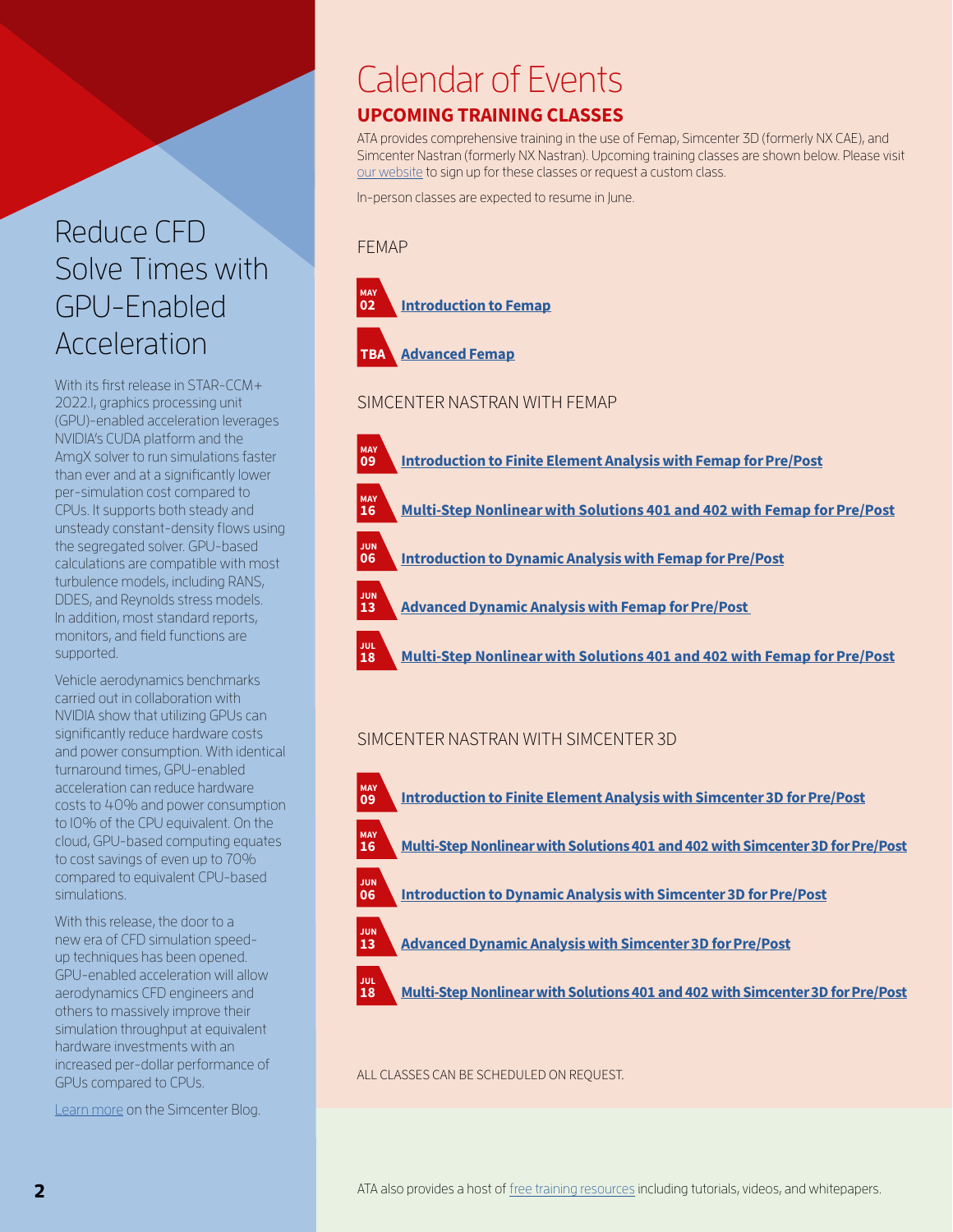# Tips and Tricks

#### STAR-CCM+: JAVA MACROS

Simcenter STAR-CCM+ offers many opportunities for users to achieve efficiency and reduce error though automation of custom workflows. One way is through the use of the Java API, which confers the ability to automate repetitive tasks while providing access to all the Java programming constructs, such as loops and conditional statements.

Kicking yourself for learning Python instead of Java? Don't! While a user can write a Java macro from scratch, a much easier way is to have the STAR-CCM+ Client translate GUI actions to Java code (File → Macro → Start Recording). You can then keep the resulting code as-is or modify it to suit your needs.

Additionally, there are several useful macros available through Support Center. ATA engineers enjoy using DebugCellQuality.java (which generates debug scenes for quickly reviewing main cell quality metrics) and save.java (which allows the user to save the sim file in batch mode after any operation). Java macros are just one of the many STAR-CCM+ features that allow users to increase efficiency through automation.

#### FEMAP: QUICKLY GROUP RBE2 AND ADJACENT ELEMENTS

In Femap, both RBE2 and RBE3 elements fall under the "Rigid" element type, but often, such as during postprocessing, users may want a group of only RBE2s and their connected elements. One quick way to create this group is to first run the Set Separate Colors for RBE2s and RBE3s API, found under Custom Tools → Element Update, which will make RBE2s red and RBE3s blue. Then, in the group element selector, the Color Method can be used to select all red elements. To expand to adjacent elements, simply use the Add Connected Elements Pick option, shown below. Alternatively, the RBE2 elements could be selected using the Draw/Erase toolbar, and the Grow command could be used to select adjacent entities.



# New Resources

#### **[On-Demand Webinar: LiftShip -](https://www.ata-e.com/resources/liftship-simulating-ship-module-lifts-and-turns-with-femap/)  [Simulating Ship Module Lifts and](https://www.ata-e.com/resources/liftship-simulating-ship-module-lifts-and-turns-with-femap/)  [Turns with Femap](https://www.ata-e.com/resources/liftship-simulating-ship-module-lifts-and-turns-with-femap/)**

See how process automation with the Femap API has lowered analysis investment costs for shipyards, thereby allowing them to reduce risk to personnel and structures.

#### **[On-Demand Webinar: System](https://www.ata-e.com/resources/system-simulation-for-environmental-control-systems/)  [Simulation for Environmental Control](https://www.ata-e.com/resources/system-simulation-for-environmental-control-systems/)  [Systems](https://www.ata-e.com/resources/system-simulation-for-environmental-control-systems/)**

Learn more about model-based systems engineering with Simcenter Amesim, which can be used to understand and optimize new design concepts at any point in a design cycle. Amesim can employ multiple levels of fidelity simultaneously and integrate with subsystem models even for large and complex systems.

#### **[On-Demand Webinar: Modeling](https://www.ata-e.com/resources/modeling-hypersonic-vehicles-with-computational-fluid-dynamics-cfd/)  [Hypersonic Vehicles with CFD](https://www.ata-e.com/resources/modeling-hypersonic-vehicles-with-computational-fluid-dynamics-cfd/)**

Learn about capabilities and best practices for hypersonic CFD analysis with STAR-CCM+, including meshing approaches, adaptive mesh refinement (AMR), and turbulence and heating physics models.

#### **[On-Demand Webinar: Leveraging](https://www.ata-e.com/resources/on-demand-webinar-leveraging-design-space-exploration-to-accelerate-uav-product-design-and-verification/)  [Design Space Exploration to](https://www.ata-e.com/resources/on-demand-webinar-leveraging-design-space-exploration-to-accelerate-uav-product-design-and-verification/)  [Accelerate UAV Product Design and](https://www.ata-e.com/resources/on-demand-webinar-leveraging-design-space-exploration-to-accelerate-uav-product-design-and-verification/)  [Verification](https://www.ata-e.com/resources/on-demand-webinar-leveraging-design-space-exploration-to-accelerate-uav-product-design-and-verification/)**

Discover how HEEDS leverages process automation, scalable computation, efficient and intelligent searching, and performance assessment to accelerate product design and ensure that real-world goals are met faster than could be achieved with physical testing.

### Recent News Femap Symposia to Return in 2022

Planning is currently underway for the return of the ever-popular Femap Symposia later this spring and summer. Siemens is coordinating a number of events across the country, including one hosted by ATA in San Diego on June 7th. These events are a fantastic opportunity to connect with the Femap developers and other local users to learn about new features, best practices, and success stories. Stay tuned for an official announcement in the coming days.

### NX and Simcenter 3D Early Access Programs

Registration for access to the [NX CAD](https://blogs.sw.siemens.com/nx-design/march-2022-nx-cad-early-access-program-registration-is-now-open/?stc=wwdi106780&pid=0013000000HYMqPAAX&spi=9915439) and [Simcenter 3D](https://blogs.sw.siemens.com/simcenter/simcenter-3d-early-access-program/?stc=wwdi106780&pid=0013000000HYMqPAAX&spi=9915439) Early Access Programs is open now. Register for a sneak peak at the latest enhancements and a chance to help influence future development plans.

### Siemens Releases STAR-CCM+ 2022.1

STAR-CCM+ 2022.1 delivers a number of exciting new features beyond GPU-Enabled Acceleration, including a new Perturbed Convective Wave model for hybrid aeroacoustics, the ability to include mechanical contact in FSI simulations, simulation templates, a new, free web viewer, and more. [Discover more](https://blogs.sw.siemens.com/simcenter/simcenter-star-ccm-2022-1-released-whats-new/?stc=wwdi106780&pid=0013000000HYMqPAAX&spi=9915439) with the Simcenter Blog.

### Siemens Releases Simcenter 3D 2022.1

The recent release of Simcenter 3D 2022.1 includes enhancements to a wide variety of analysis solutions, allowing users to improve model fidelity in less time. Check out the Simcenter Blog to [learn more](https://blogs.sw.siemens.com/simcenter/whats-new-in-simcenter-3d-2022-1/?stc=wwdi106780&pid=0013000000HYMqPAAX&spi=9915439).

### Realize Live 2022

Realize LIVE is finally back, bringing together Siemens experts and customers in Las Vegas from May 9-12. The **Simcenter Blog** recently highlighted their spotlight sessions, and the full agenda and registration information are available on the [Realize LIVE website](https://event.sw.siemens.com/realize-live-americas/home/?stc=wwdi106780&pid=0013000000HYMqPAAX&spi=9915439).